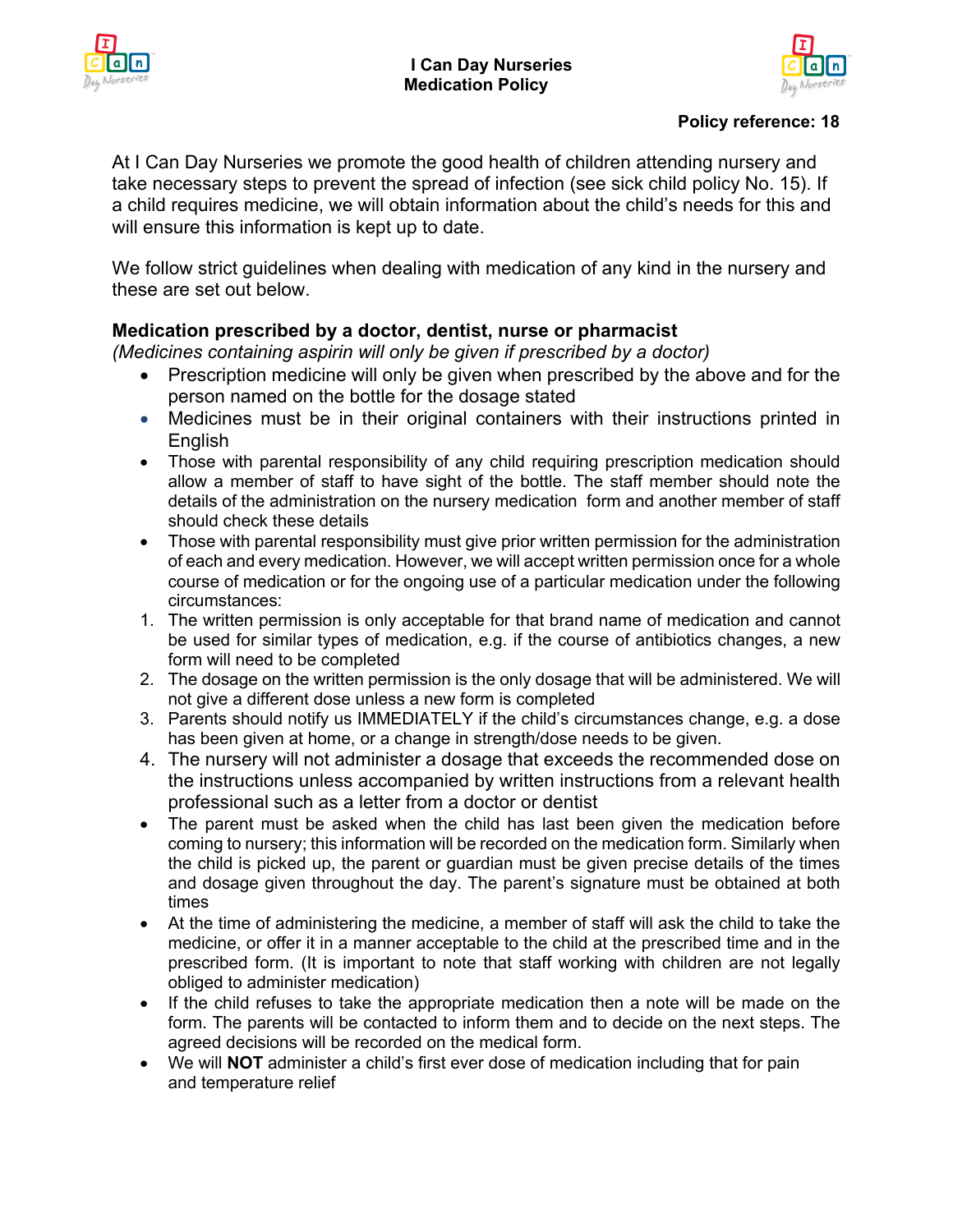



- Children are not permitted to attend the Nursery for the first 24 hours following the administration of or changing a course of medication. This is to ensure that the parent monitors any allergic reaction at home. Additionally, it is likely that the child will not be well enough to cope with the Nursery day at this early stage of their illness and reduces the risk of cross infection to the other children or staff team.
- Children who have been prescribed antibiotics will **NOT** be admitted into the Nursery for the first 24 hours of the course of treatment.

# **Non-prescription medication** *(these will not usually be administrated)*

- The nursery will not administer any non-prescription medication containing aspirin
- The nursery will only administer non-prescription medication for a short initial period, dependant on the medication or the condition of the child. After this time medical attention should be sought
- If the nursery feels the child would benefit from medical attention rather than nonprescription medication, we reserve the right to refuse nursery care until the child is seen by a medical practitioner
- If a child needs liquid paracetamol or similar medication during their time at nursery, such medication will be treated as prescription medication with the nursery providing one specific type of medication should parents wish to use this
- On registration, parents will be asked to sign their contract to say that the nursery can administer a specific type of liquid paracetamol or antihistamine in particular circumstances such as an increase in the child's temperature or a wasp or bee sting. The contract will state the dose to be given, the circumstances in which this can be given e.g. the temperature increase of their child, the specific brand name or type of non-prescription medication and a signed statement to say that this may be administered in an emergency if the nursery CANNOT contact the parent
- An emergency nursery supply of fever relief (Calpol) and anti-histamines (Piriton) will be stored on site. This will be checked at regular intervals by the designated trained first aider to make sure that it complies with any instructions for storage and is still in date
- If a child does exhibit the symptoms for which consent has been given to give nonprescription medication during the day, the nursery will make every attempt to contact the child's parents. Where parents cannot be contacted then the nursery manager will take the decision as to whether the child is safe to have this medication based on the time the child has been in the nursery, the circumstances surrounding the need for this medication and the medical history of the child on their registration form. Giving non-prescription medication will be a last resort and the nursery staff will use other methods first to try and alleviate the symptoms, e.g. for an increase in temperature the nursery will remove clothing, use fanning, tepid cooling with a wet flannel. The child will be closely monitored until the parents collect the child
- For any non-prescription cream for skin conditions e.g. Sudocrem, or teething gels/powders prior written permission must be obtained from the parent and the onus is on the parent to provide the cream which should be clearly labelled with the child's name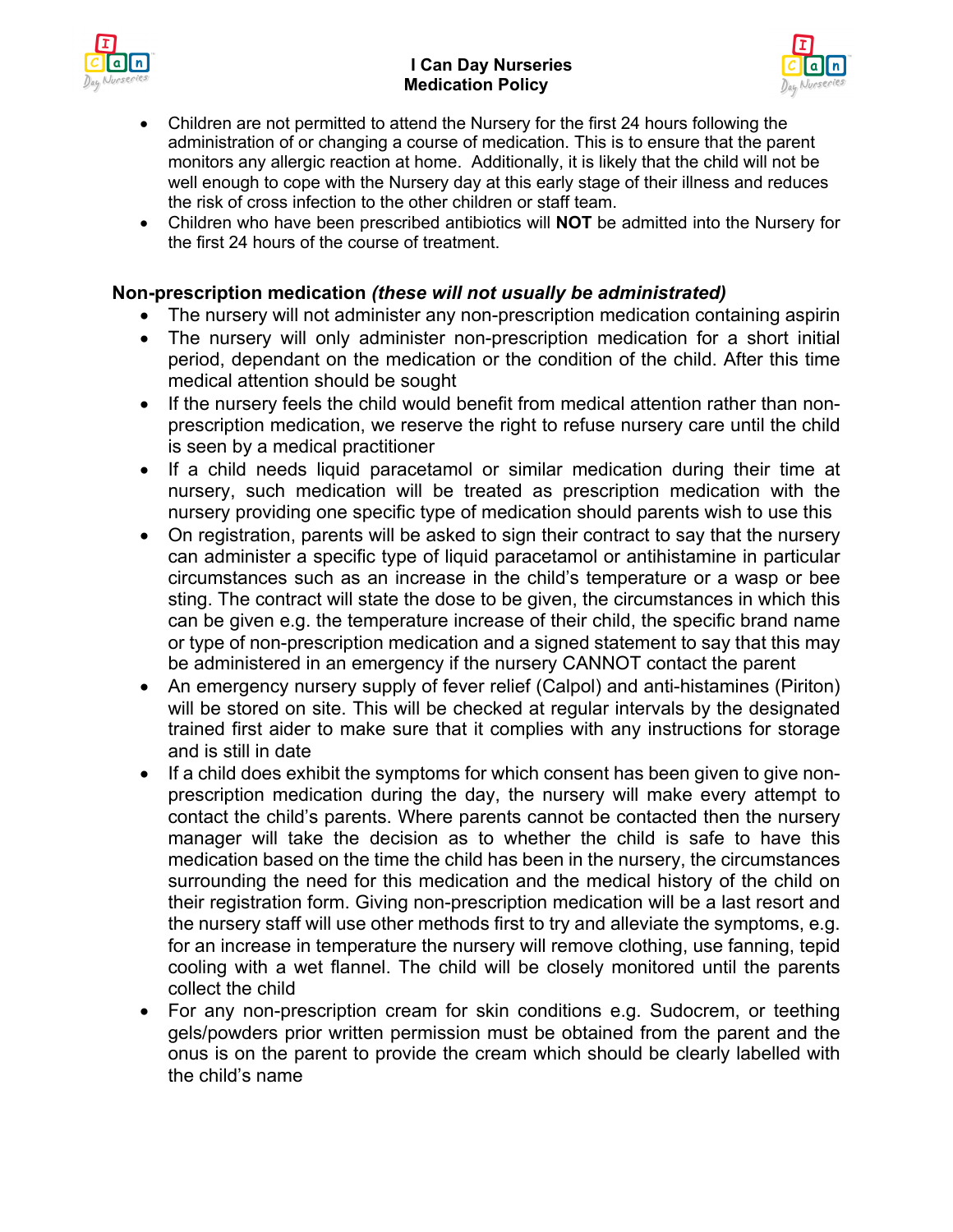## **I Can Day Nurseries Medication Policy**





- If any child is brought to the nursery in a condition in which he/she may require medication sometime during the day, the manager will decide if the child is fit to be left at the nursery. If the child is staying, the parent must be asked if any kind of medication has already been given, at what time and in what dosage and this must be stated on the medication form
- As with any kind of medication, staff will ensure that the parent is informed of any non-prescription medicines given to the child whilst at the nursery, together with the times and dosage given. Parents will be required to sign a medication form when the child is collected.
- The nursery DOES NOT administer any medication unless prior written consent is given for each and every medicine.

# **Emergency Medication**

If a child requires emergency medication, such as inhalers and EpiPen's then a letter from the child's doctor verifying the need for this medication and the details of the child's condition will be required before the child can start the nursery.

The parents will complete a care plan explaining when and how the medication may need to be administered.

If a child requires an EpiPen the manager will ensure that there is always a member of staff on site, when the child is attending the nursery, who has been trained in how to administer the medication. This member of staff will ideally be working in the room that the child is based in. It may be necessary for staff training to take place prior to a child starting nursery.

#### **Storage**

All medication for children must have the child's name clearly written on the original container and kept in a closed box, which is out of reach of all children and under supervision at all times.

Emergency medication, such as inhalers and EpiPen's, will be within easy reach of staff in case of an immediate need, but will remain out of children's reach.

Any antibiotics requiring refrigeration must be kept in an area inaccessible to children.

All Calpol and Piriton is stored in the Managers office. All Calpol and Piriton is stored in its original box.

All medications must be in their original containers, legible and not tampered with or they will not be given. All instructions should be printed in English. All prescription medications should have the pharmacist's details and notes attached to show the dosage needed and the date the prescription was issued. This will all be checked, along with expiry dates, before staff agree to administer medication.

#### **Injections, pessaries, suppositories**

As the administration of injections, pessaries and suppositories represents intrusive nursing, they should not be administered by any member of staff unless appropriate medical training is given to each member of staff caring for this child. This training would be specific for each child and not generic.